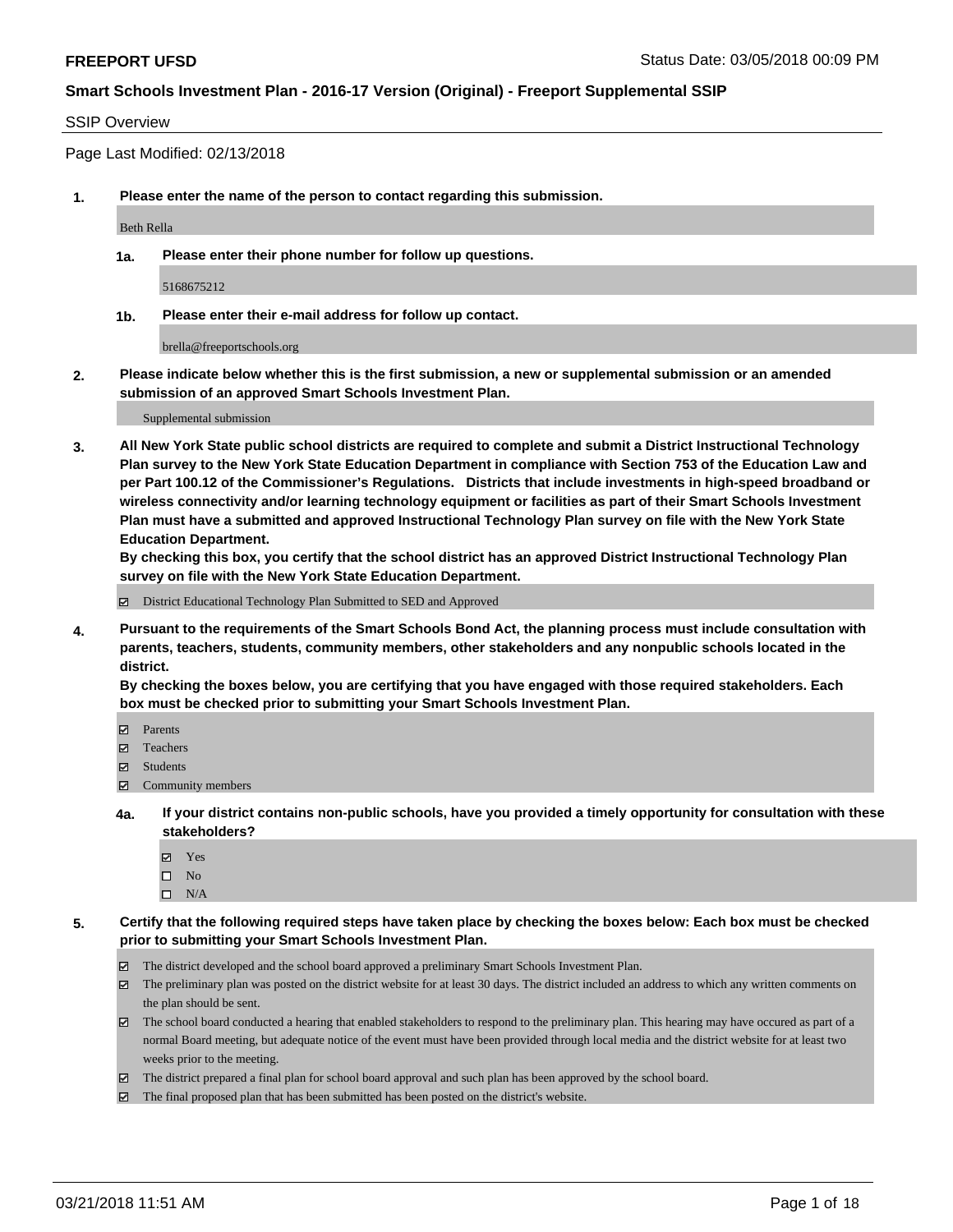#### SSIP Overview

Page Last Modified: 02/13/2018

**5a. Please upload the proposed Smart Schools Investment Plan (SSIP) that was posted on the district's website, along with any supporting materials. Note that this should be different than your recently submitted Educational Technology Survey. The Final SSIP, as approved by the School Board, should also be posted on the website and remain there during the course of the projects contained therein.**

Smart\_Schools\_Investment\_Plan rev 103116.pdf

**5b. Enter the webpage address where the final Smart Schools Investment Plan is posted. The Plan should remain posted for the life of the included projects.**

http://www.freeportschools.org/Assets/District\_Documents/071216\_FPS-Smart\_Schools\_Investment\_Plan.pdf

**6. Please enter an estimate of the total number of students and staff that will benefit from this Smart Schools Investment Plan based on the cumulative projects submitted to date.**

6,865

**7. An LEA/School District may partner with one or more other LEA/School Districts to form a consortium to pool Smart Schools Bond Act funds for a project that meets all other Smart School Bond Act requirements. Each school district participating in the consortium will need to file an approved Smart Schools Investment Plan for the project and submit a signed Memorandum of Understanding that sets forth the details of the consortium including the roles of each respective district.**

 $\Box$  The district plans to participate in a consortium to partner with other school district(s) to implement a Smart Schools project.

**8. Please enter the name and 6-digit SED Code for each LEA/School District participating in the Consortium.**

| <b>Partner LEA/District</b> | <b>ISED BEDS Code</b> |
|-----------------------------|-----------------------|
| (No Response)               | (No Response)         |

#### **9. Please upload a signed Memorandum of Understanding with all of the participating Consortium partners.**

(No Response)

**10. Your district's Smart Schools Bond Act Allocation is:**

\$5,944,521

**11.** Enter the budget sub-allocations by category that you are submitting for approval at this time. If you are not budgeting SSBA funds for a category, please enter 0 (zero.) If the value entered is \$0, you will not be required to complete that survey question.

|                                              | Sub-<br>Allocations |
|----------------------------------------------|---------------------|
| <b>School Connectivity</b>                   | $\mathbf 0$         |
| <b>Connectivity Projects for Communities</b> | $\Omega$            |
| Classroom Technology                         | $\overline{0}$      |
| Pre-Kindergarten Classrooms                  | 0                   |
| Replace Transportable Classrooms             | 2,600,000           |
| <b>High-Tech Security Features</b>           | $\overline{0}$      |
| Totals:                                      | 2,600,000           |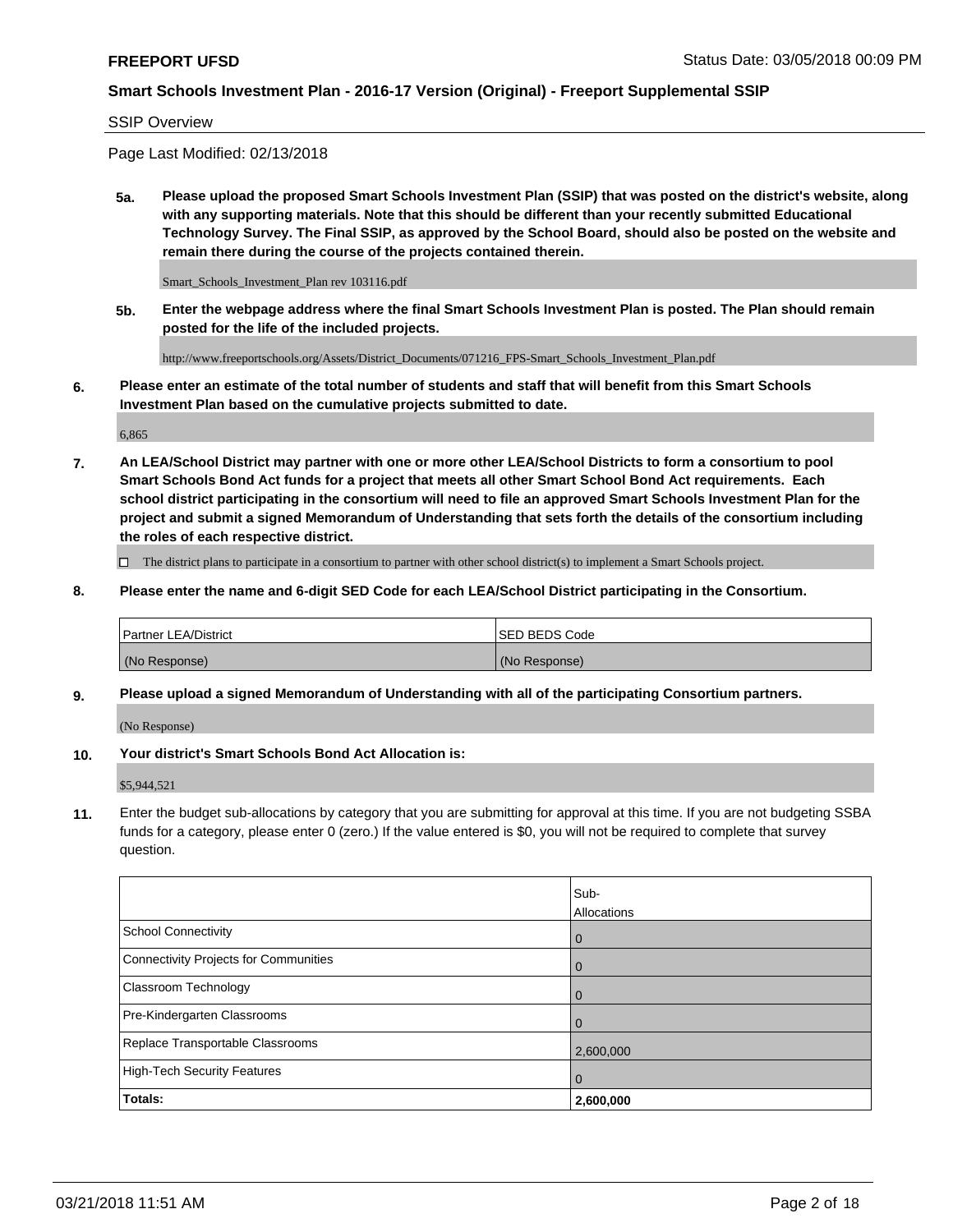### School Connectivity

Page Last Modified: 02/08/2018

- **1. In order for students and faculty to receive the maximum benefit from the technology made available under the Smart Schools Bond Act, their school buildings must possess sufficient connectivity infrastructure to ensure that devices can be used during the school day. Smart Schools Investment Plans must demonstrate that:**
	- **• sufficient infrastructure that meets the Federal Communications Commission's 100 Mbps per 1,000 students standard currently exists in the buildings where new devices will be deployed, or**
	- **• is a planned use of a portion of Smart Schools Bond Act funds, or**
	- **• is under development through another funding source.**

**Smart Schools Bond Act funds used for technology infrastructure or classroom technology investments must increase the number of school buildings that meet or exceed the minimum speed standard of 100 Mbps per 1,000 students and staff within 12 months. This standard may be met on either a contracted 24/7 firm service or a "burstable" capability. If the standard is met under the burstable criteria, it must be:**

**1. Specifically codified in a service contract with a provider, and**

**2. Guaranteed to be available to all students and devices as needed, particularly during periods of high demand, such as computer-based testing (CBT) periods.**

**Please describe how your district already meets or is planning to meet this standard within 12 months of plan submission.**

(No Response)

- **1a. If a district believes that it will be impossible to meet this standard within 12 months, it may apply for a waiver of this requirement, as described on the Smart Schools website. The waiver must be filed and approved by SED prior to submitting this survey.**
	- By checking this box, you are certifying that the school district has an approved waiver of this requirement on file with the New York State Education Department.
- **2.** Connectivity Speed Calculator **(Required)**

|                         | l Number of<br>Students | Multiply by<br>100 Kbps | Divide by 1000 Current Speed<br>to Convert to<br>Required<br>Speed in Mb | lin Mb           | Expected<br>Speed to be<br>Attained Within   Required<br>12 Months | <b>Expected Date</b><br>When<br>Speed Will be<br>Met |
|-------------------------|-------------------------|-------------------------|--------------------------------------------------------------------------|------------------|--------------------------------------------------------------------|------------------------------------------------------|
| <b>Calculated Speed</b> | (No<br>Response)        | (No Response)           | (No<br>Response)                                                         | (No<br>Response) | (No<br>Response)                                                   | l (No<br>Response)                                   |

**3. Describe how you intend to use Smart Schools Bond Act funds for high-speed broadband and/or wireless connectivity projects in school buildings.**

(No Response)

**4. Describe the linkage between the district's District Instructional Technology Plan and the proposed projects. (There should be a link between your response to this question and your response to Question 1 in Part E. Curriculum and Instruction "What are the district's plans to use digital connectivity and technology to improve teaching and learning?)**

(No Response)

**5. If the district wishes to have students and staff access the Internet from wireless devices within the school building, or in close proximity to it, it must first ensure that it has a robust Wi-Fi network in place that has sufficient bandwidth to meet user demand.**

**Please describe how you have quantified this demand and how you plan to meet this demand.**

(No Response)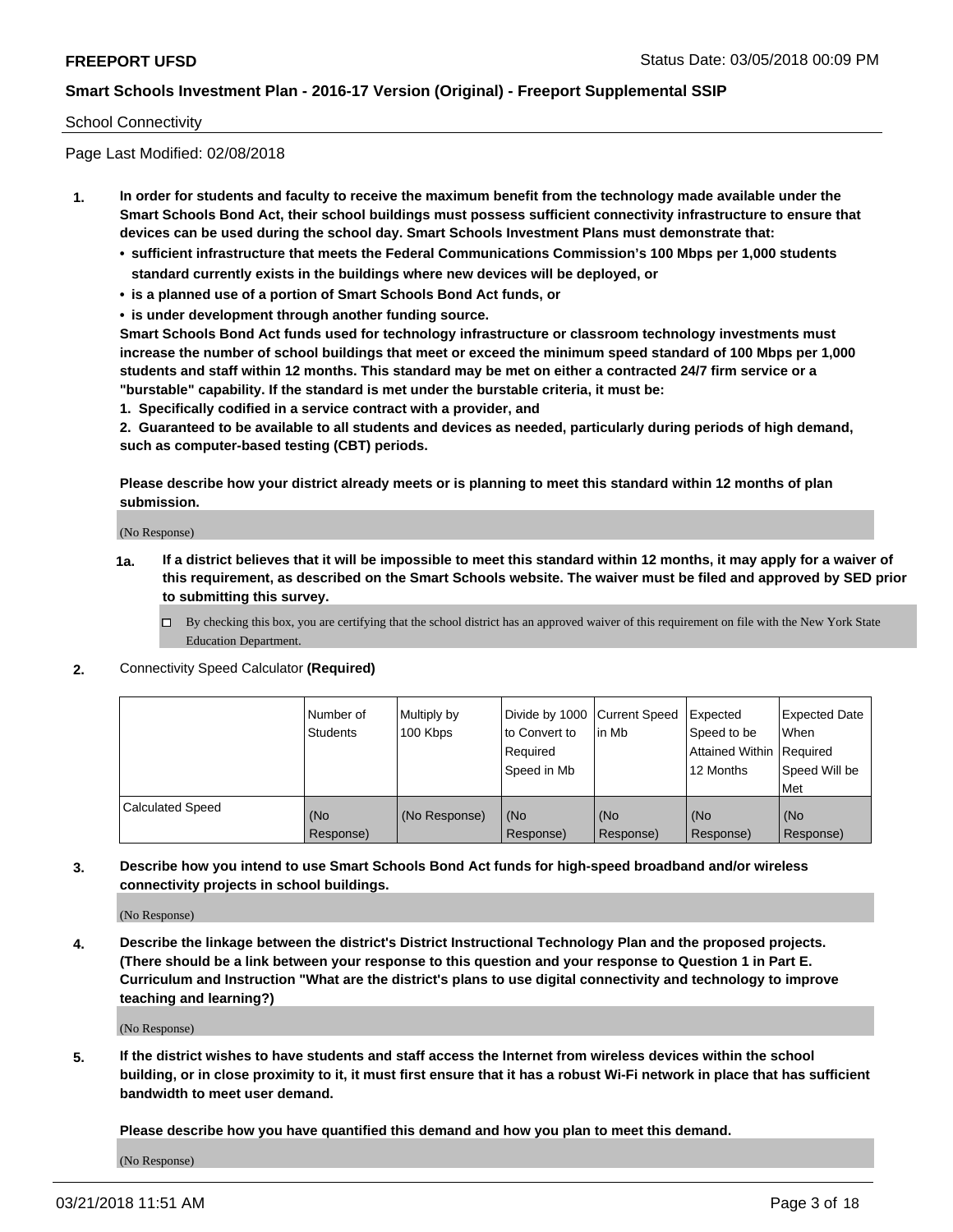### School Connectivity

Page Last Modified: 02/08/2018

**6. As indicated on Page 5 of the guidance, the Office of Facilities Planning will have to conduct a preliminary review of all capital projects, including connectivity projects.**

**Please indicate on a separate row each project number given to you by the Office of Facilities Planning.**

| Project Number |  |
|----------------|--|
| (No Response)  |  |

**7. Certain high-tech security and connectivity infrastructure projects may be eligible for an expedited review process as determined by the Office of Facilities Planning.**

#### **Was your project deemed eligible for streamlined review?**

(No Response)

#### **8. Include the name and license number of the architect or engineer of record.**

| Name          | License Number |
|---------------|----------------|
| (No Response) | (No Response)  |

**9.** If you are submitting an allocation for **School Connectivity** complete this table.

**Note that the calculated Total at the bottom of the table must equal the Total allocation for this category that you entered in the SSIP Overview overall budget.** 

|                                            | Sub-          |
|--------------------------------------------|---------------|
|                                            | Allocation    |
| Network/Access Costs                       | (No Response) |
| Outside Plant Costs                        | (No Response) |
| School Internal Connections and Components | (No Response) |
| Professional Services                      | (No Response) |
| Testing                                    | (No Response) |
| <b>Other Upfront Costs</b>                 | (No Response) |
| <b>Other Costs</b>                         | (No Response) |
| Totals:                                    | 0             |

**10. Please detail the type, quantity, per unit cost and total cost of the eligible items under each sub-category. This is especially important for any expenditures listed under the "Other" category. All expenditures must be eligible for tax-exempt financing to be reimbursed through the SSBA. Sufficient detail must be provided so that we can verify this is the case. If you have any questions, please contact us directly through smartschools@nysed.gov. NOTE: Wireless Access Points should be included in this category, not under Classroom Educational Technology, except those that will be loaned/purchased for nonpublic schools.**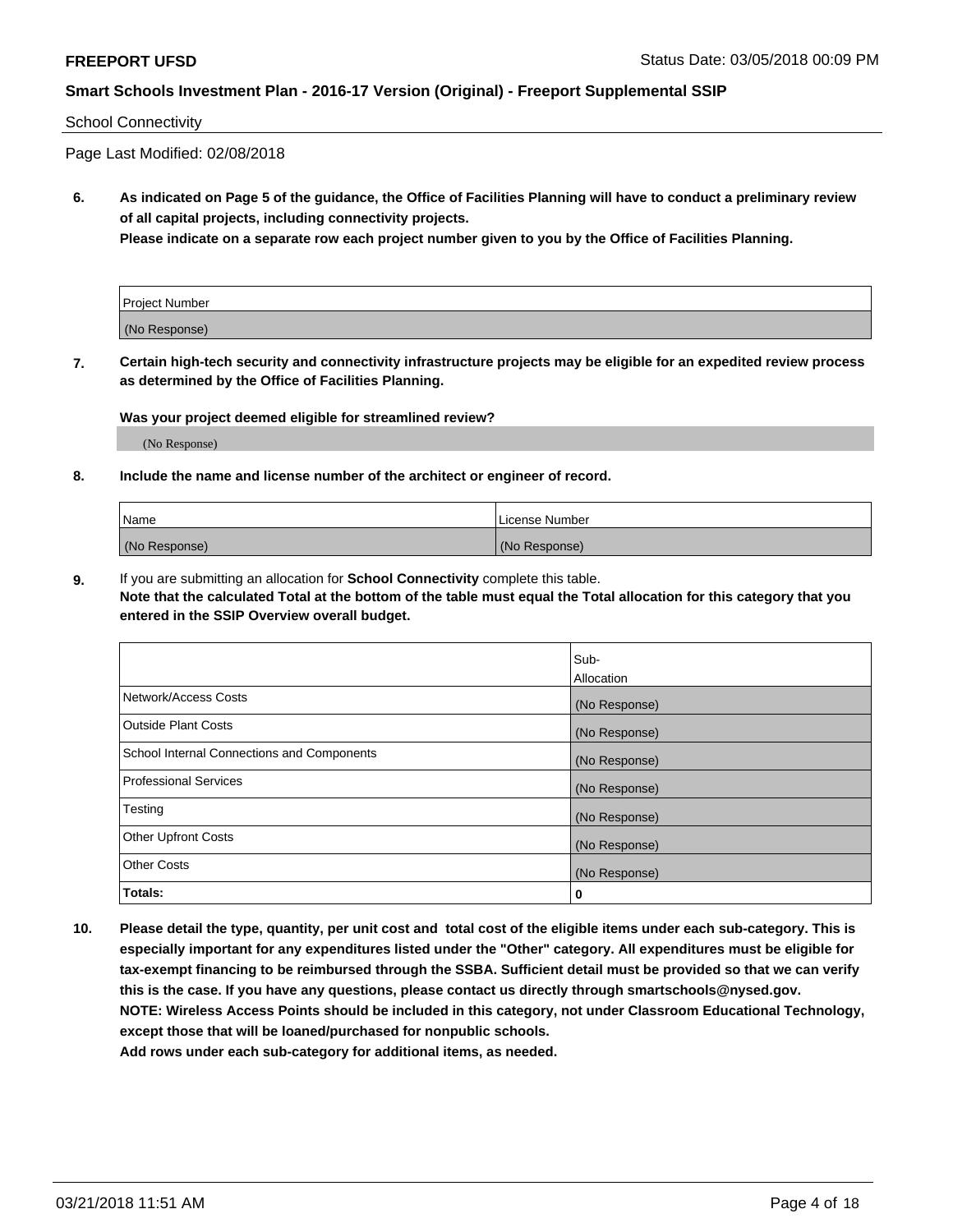School Connectivity

Page Last Modified: 02/08/2018

| Select the allowable expenditure | Item to be purchased | Quantity      | Cost per Item | <b>Total Cost</b> |
|----------------------------------|----------------------|---------------|---------------|-------------------|
| type.                            |                      |               |               |                   |
| Repeat to add another item under |                      |               |               |                   |
| each type.                       |                      |               |               |                   |
| (No Response)                    | (No Response)        | (No Response) | (No Response) | (No Response)     |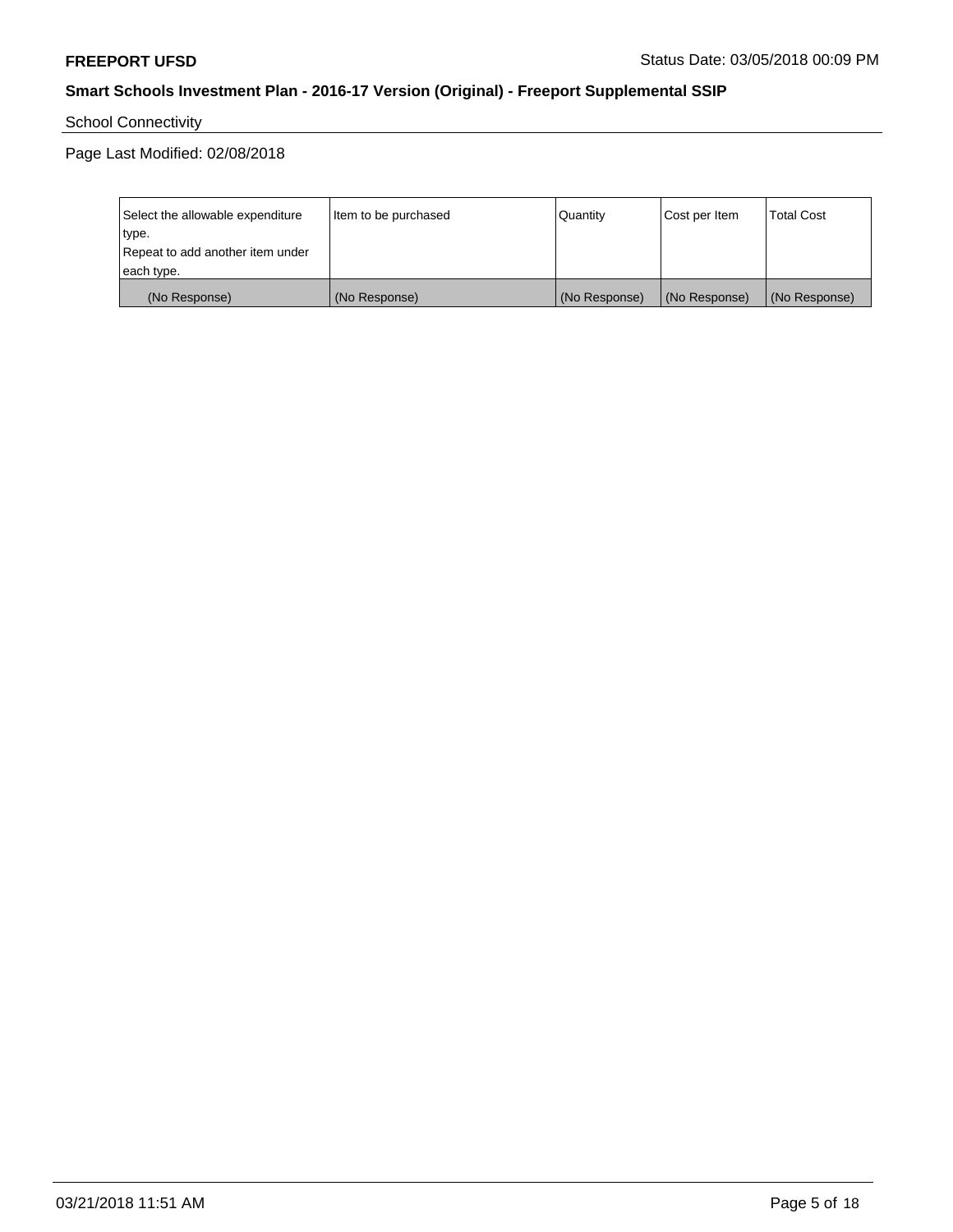Community Connectivity (Broadband and Wireless)

Page Last Modified: 02/08/2018

**1. Describe how you intend to use Smart Schools Bond Act funds for high-speed broadband and/or wireless connectivity projects in the community.**

(No Response)

**2. Please describe how the proposed project(s) will promote student achievement and increase student and/or staff access to the Internet in a manner that enhances student learning and/or instruction outside of the school day and/or school building.**

(No Response)

**3. Community connectivity projects must comply with all the necessary local building codes and regulations (building and related permits are not required prior to plan submission).**

 $\Box$  I certify that we will comply with all the necessary local building codes and regulations.

**4. Please describe the physical location of the proposed investment.**

(No Response)

**5. Please provide the initial list of partners participating in the Community Connectivity Broadband Project, along with their Federal Tax Identification (Employer Identification) number.**

| <b>Project Partners</b> | Federal ID#   |
|-------------------------|---------------|
| (No Response)           | (No Response) |

**6.** If you are submitting an allocation for **Community Connectivity**, complete this table. **Note that the calculated Total at the bottom of the table must equal the Total allocation for this category that you entered in the SSIP Overview overall budget.**

|                                    | Sub-Allocation |
|------------------------------------|----------------|
| Network/Access Costs               | (No Response)  |
| Outside Plant Costs                | (No Response)  |
| <b>Tower Costs</b>                 | (No Response)  |
| <b>Customer Premises Equipment</b> | (No Response)  |
| Professional Services              | (No Response)  |
| Testing                            | (No Response)  |
| <b>Other Upfront Costs</b>         | (No Response)  |
| <b>Other Costs</b>                 | (No Response)  |
| Totals:                            | 0              |

**7. Please detail the type, quantity, per unit cost and total cost of the eligible items under each sub-category. This is especially important for any expenditures listed under the "Other" category. All expenditures must be capital-bond eligible to be reimbursed through the SSBA. If you have any questions, please contact us directly through smartschools@nysed.gov.**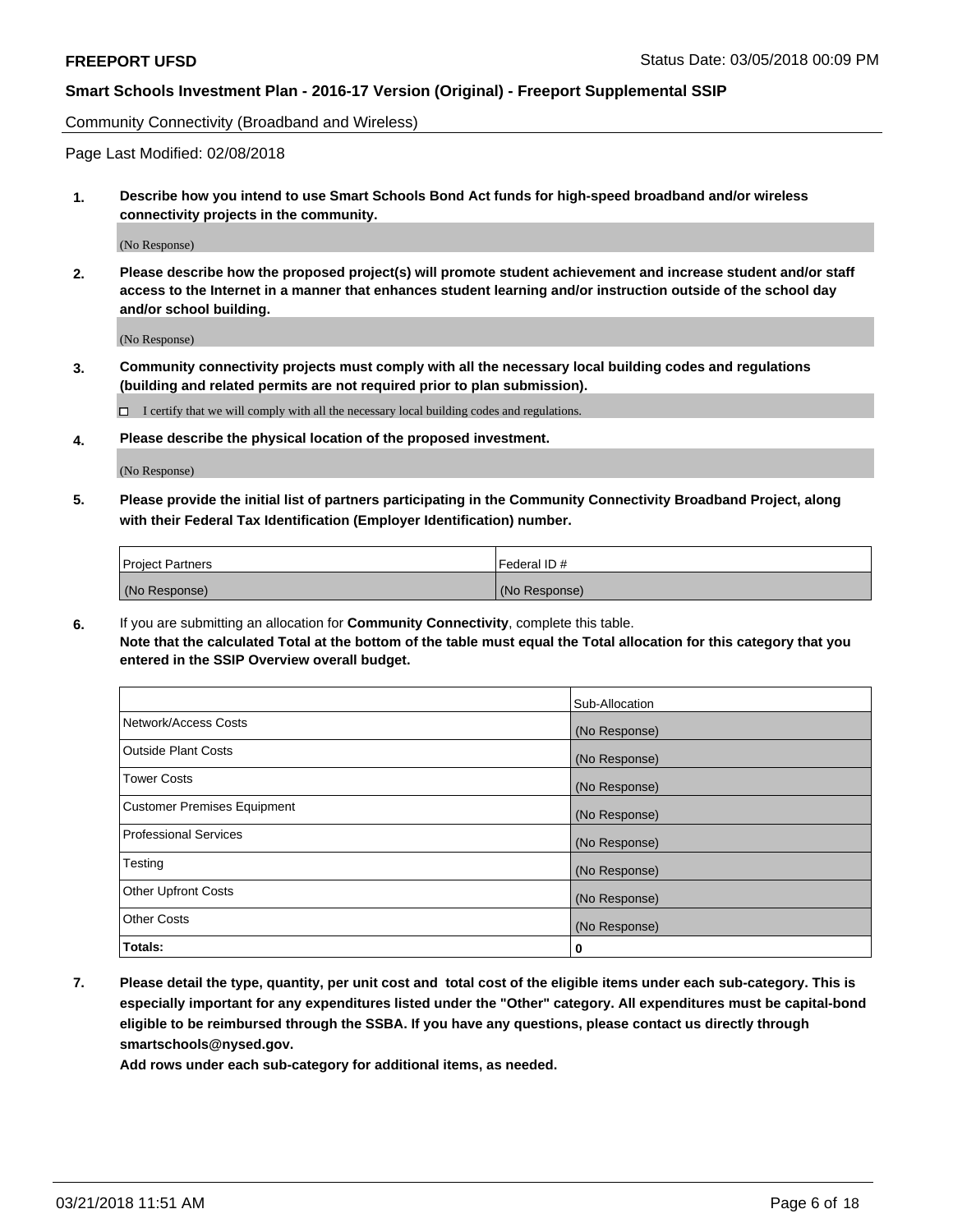Community Connectivity (Broadband and Wireless)

Page Last Modified: 02/08/2018

| Select the allowable expenditure | Item to be purchased | Quantity      | Cost per Item | <b>Total Cost</b> |
|----------------------------------|----------------------|---------------|---------------|-------------------|
| type.                            |                      |               |               |                   |
| Repeat to add another item under |                      |               |               |                   |
| each type.                       |                      |               |               |                   |
| (No Response)                    | (No Response)        | (No Response) | (No Response) | (No Response)     |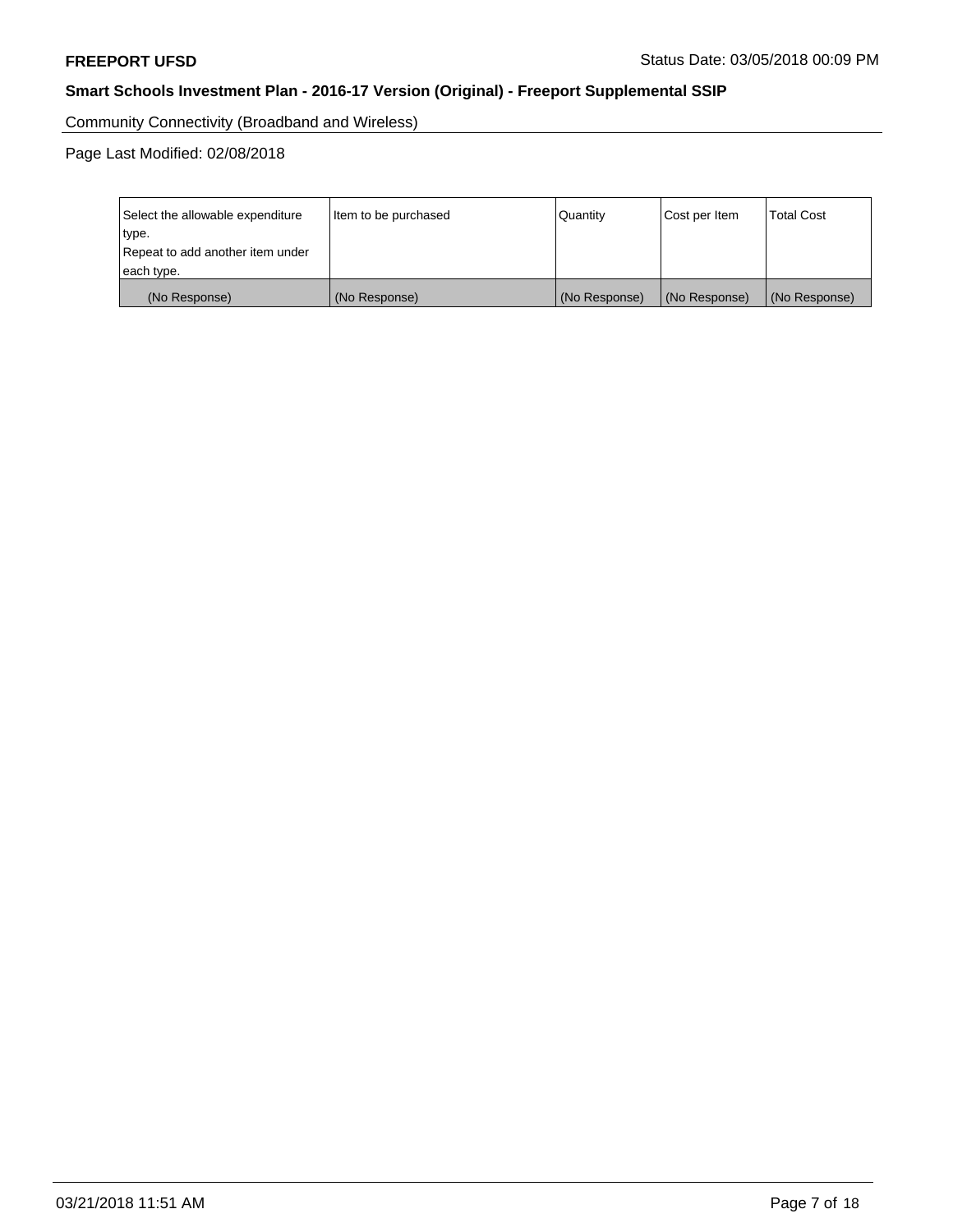### Classroom Learning Technology

Page Last Modified: 01/23/2018

**1. In order for students and faculty to receive the maximum benefit from the technology made available under the Smart Schools Bond Act, their school buildings must possess sufficient connectivity infrastructure to ensure that devices can be used during the school day. Smart Schools Investment Plans must demonstrate that sufficient infrastructure that meets the Federal Communications Commission's 100 Mbps per 1,000 students standard currently exists in the buildings where new devices will be deployed, or is a planned use of a portion of Smart Schools Bond Act funds, or is under development through another funding source.**

**Smart Schools Bond Act funds used for technology infrastructure or classroom technology investments must increase the number of school buildings that meet or exceed the minimum speed standard of 100 Mbps per 1,000 students and staff within 12 months. This standard may be met on either a contracted 24/7 firm service or a "burstable" capability. If the standard is met under the burstable criteria, it must be:**

**1. Specifically codified in a service contract with a provider, and**

**2. Guaranteed to be available to all students and devices as needed, particularly during periods of high demand, such as computer-based testing (CBT) periods.**

**Please describe how your district already meets or is planning to meet this standard within 12 months of plan submission.**

(No Response)

- **1a. If a district believes that it will be impossible to meet this standard within 12 months, it may apply for a waiver of this requirement, as described on the Smart Schools website. The waiver must be filed and approved by SED prior to submitting this survey.**
	- By checking this box, you are certifying that the school district has an approved waiver of this requirement on file with the New York State Education Department.
- **2.** Connectivity Speed Calculator **(Required)**

|                         | Number of<br><b>Students</b> | Multiply by<br>100 Kbps | Divide by 1000 Current Speed<br>to Convert to<br>Required<br>Speed in Mb | l in Mb          | Expected<br>Speed to be<br>Attained Within Required<br>12 Months | Expected Date<br>When<br>Speed Will be<br>Met |
|-------------------------|------------------------------|-------------------------|--------------------------------------------------------------------------|------------------|------------------------------------------------------------------|-----------------------------------------------|
| <b>Calculated Speed</b> | (No<br>Response)             | (No Response)           | (No<br>Response)                                                         | (No<br>Response) | (No<br>Response)                                                 | (No<br>Response)                              |

**3. If the district wishes to have students and staff access the Internet from wireless devices within the school building, or in close proximity to it, it must first ensure that it has a robust Wi-Fi network in place that has sufficient bandwidth to meet user demand.**

**Please describe how you have quantified this demand and how you plan to meet this demand.**

(No Response)

**4. All New York State public school districts are required to complete and submit an Instructional Technology Plan survey to the New York State Education Department in compliance with Section 753 of the Education Law and per Part 100.12 of the Commissioner's Regulations.**

**Districts that include educational technology purchases as part of their Smart Schools Investment Plan must have a submitted and approved Instructional Technology Plan survey on file with the New York State Education Department.**

- By checking this box, you are certifying that the school district has an approved Instructional Technology Plan survey on file with the New York State Education Department.
- **5. Describe the devices you intend to purchase and their compatibility with existing or planned platforms or systems. Specifically address the adequacy of each facility's electrical, HVAC and other infrastructure necessary to install and support the operation of the planned technology.**

(No Response)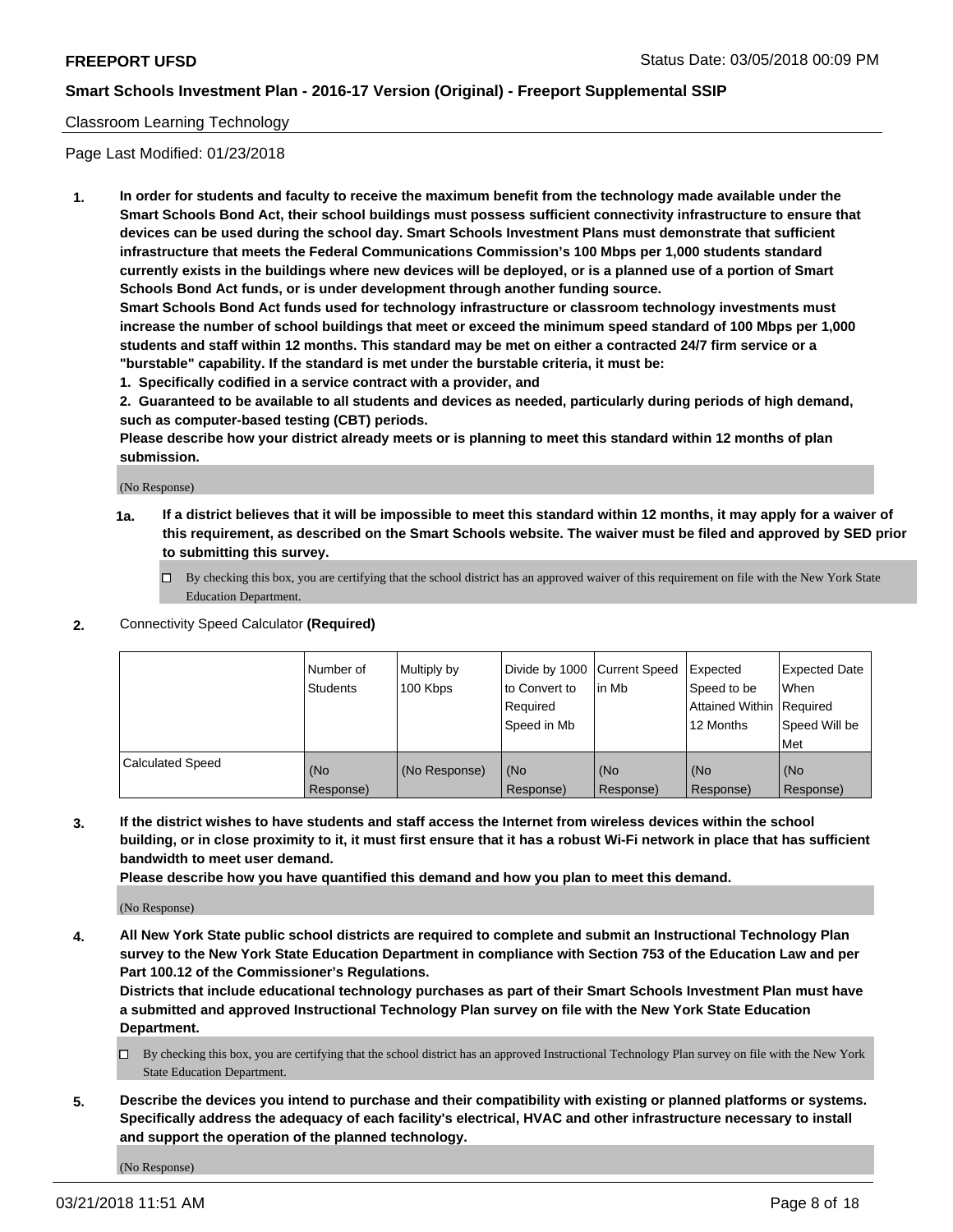#### Classroom Learning Technology

Page Last Modified: 01/23/2018

- **6. Describe how the proposed technology purchases will:**
	- **> enhance differentiated instruction;**
	- **> expand student learning inside and outside the classroom;**
	- **> benefit students with disabilities and English language learners; and**
	- **> contribute to the reduction of other learning gaps that have been identified within the district.**

**The expectation is that districts will place a priority on addressing the needs of students who struggle to succeed in a rigorous curriculum. Responses in this section should specifically address this concern and align with the district's Instructional Technology Plan (in particular Question 2 of E. Curriculum and Instruction: "Does the district's instructional technology plan address the needs of students with disabilities to ensure equitable access to instruction, materials and assessments?" and Question 3 of the same section: "Does the district's instructional technology plan address the provision of assistive technology specifically for students with disabilities to ensure access to and participation in the general curriculum?"**

(No Response)

**7. Where appropriate, describe how the proposed technology purchases will enhance ongoing communication with parents and other stakeholders and help the district facilitate technology-based regional partnerships, including distance learning and other efforts.**

(No Response)

**8. Describe the district's plan to provide professional development to ensure that administrators, teachers and staff can employ the technology purchased to enhance instruction successfully.**

**Note: This response should be aligned and expanded upon in accordance with your district's response to Question 1 of F. Professional Development of your Instructional Technology Plan: "Please provide a summary of professional development offered to teachers and staff, for the time period covered by this plan, to support technology to enhance teaching and learning. Please include topics, audience and method of delivery within your summary."**

(No Response)

- **9. Districts must contact the SUNY/CUNY teacher preparation program that supplies the largest number of the district's new teachers to request advice on innovative uses and best practices at the intersection of pedagogy and educational technology.**
	- By checking this box, you certify that you have contacted the SUNY/CUNY teacher preparation program that supplies the largest number of your new teachers to request advice on these issues.
	- **9a. Please enter the name of the SUNY or CUNY Institution that you contacted.**

(No Response)

**9b. Enter the primary Institution phone number.**

(No Response)

**9c. Enter the name of the contact person with whom you consulted and/or will be collaborating with on innovative uses of technology and best practices.**

(No Response)

**10. A district whose Smart Schools Investment Plan proposes the purchase of technology devices and other hardware must account for nonpublic schools in the district.**

**Are there nonpublic schools within your school district?**

 $\Box$  Yes  $\hfill \square$  No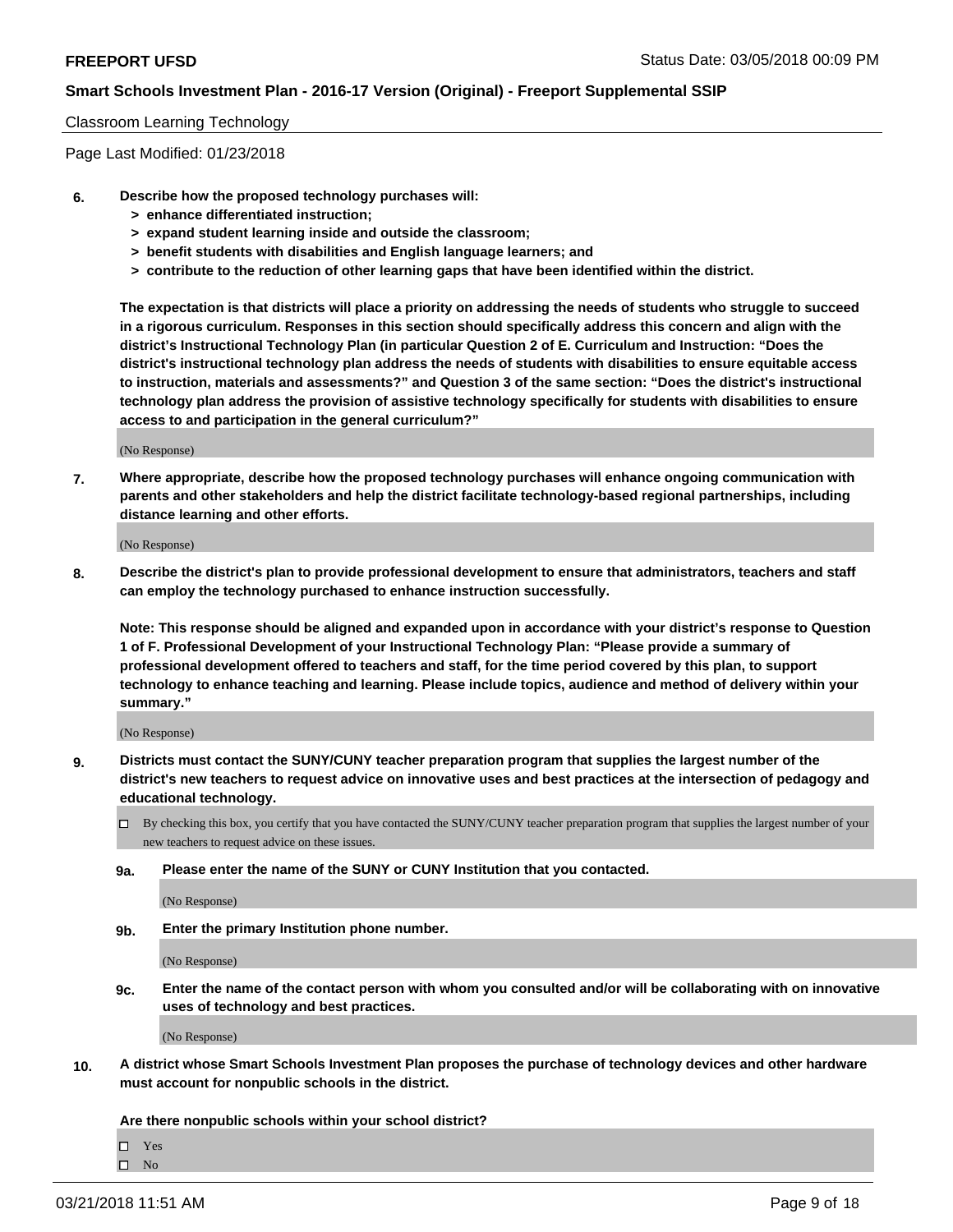Classroom Learning Technology

Page Last Modified: 01/23/2018

### **11.** Nonpublic Classroom Technology Loan Calculator

The Smart Schools Bond Act provides that any Classroom Learning Technology purchases made using Smart Schools funds shall be lent, upon request, to nonpublic schools in the district. However, no school district shall be required to loan technology in amounts greater than the total obtained and spent on technology pursuant to the Smart Schools Bond Act and the value of such loan may not exceed the total of \$250 multiplied by the nonpublic school enrollment in the base year at the time of enactment.

See: http://www.p12.nysed.gov/mgtserv/smart\_schools/docs/Smart\_Schools\_Bond\_Act\_Guidance\_04.27.15\_Final.pdf.

|                                       | 1. Classroom<br>Technology<br>Sub-allocation | l 2. Public<br>Enrollment<br>$(2014 - 15)$ | l 3. Nonpublic<br>Enrollment<br>(2014-15) | 4. Sum of<br>Public and<br>l Nonpublic<br>Enrollment | l 5. Total Per<br>Pupil Sub-<br>lallocation                                                   | l 6. Total<br>Nonpublic Loan<br>Amount |
|---------------------------------------|----------------------------------------------|--------------------------------------------|-------------------------------------------|------------------------------------------------------|-----------------------------------------------------------------------------------------------|----------------------------------------|
| Calculated Nonpublic Loan<br>l Amount |                                              |                                            |                                           |                                                      | (No Response)   (No Response)   (No Response)   (No Response)   (No Response)   (No Response) |                                        |

**12. To ensure the sustainability of technology purchases made with Smart Schools funds, districts must demonstrate a long-term plan to maintain and replace technology purchases supported by Smart Schools Bond Act funds. This sustainability plan shall demonstrate a district's capacity to support recurring costs of use that are ineligible for Smart Schools Bond Act funding such as device maintenance, technical support, Internet and wireless fees, maintenance of hotspots, staff professional development, building maintenance and the replacement of incidental items. Further, such a sustainability plan shall include a long-term plan for the replacement of purchased devices and equipment at the end of their useful life with other funding sources.**

 $\square$  By checking this box, you certify that the district has a sustainability plan as described above.

**13. Districts must ensure that devices purchased with Smart Schools Bond funds will be distributed, prepared for use, maintained and supported appropriately. Districts must maintain detailed device inventories in accordance with generally accepted accounting principles.**

By checking this box, you certify that the district has a distribution and inventory management plan and system in place.

**14.** If you are submitting an allocation for **Classroom Learning Technology** complete this table.

**Note that the calculated Total at the bottom of the table must equal the Total allocation for this category that you entered in the SSIP Overview overall budget.**

|                          | Sub-Allocation |
|--------------------------|----------------|
| Interactive Whiteboards  | (No Response)  |
| <b>Computer Servers</b>  | (No Response)  |
| <b>Desktop Computers</b> | (No Response)  |
| <b>Laptop Computers</b>  | (No Response)  |
| <b>Tablet Computers</b>  | (No Response)  |
| <b>Other Costs</b>       | (No Response)  |
| Totals:                  | 0              |

**15. Please detail the type, quantity, per unit cost and total cost of the eligible items under each sub-category. This is especially important for any expenditures listed under the "Other" category. All expenditures must be capital-bond eligible to be reimbursed through the SSBA. If you have any questions, please contact us directly through smartschools@nysed.gov.**

**Please specify in the "Item to be Purchased" field which specific expenditures and items are planned to meet the district's nonpublic loan requirement, if applicable.**

**NOTE: Wireless Access Points that will be loaned/purchased for nonpublic schools should ONLY be included in this category, not under School Connectivity, where public school districts would list them.**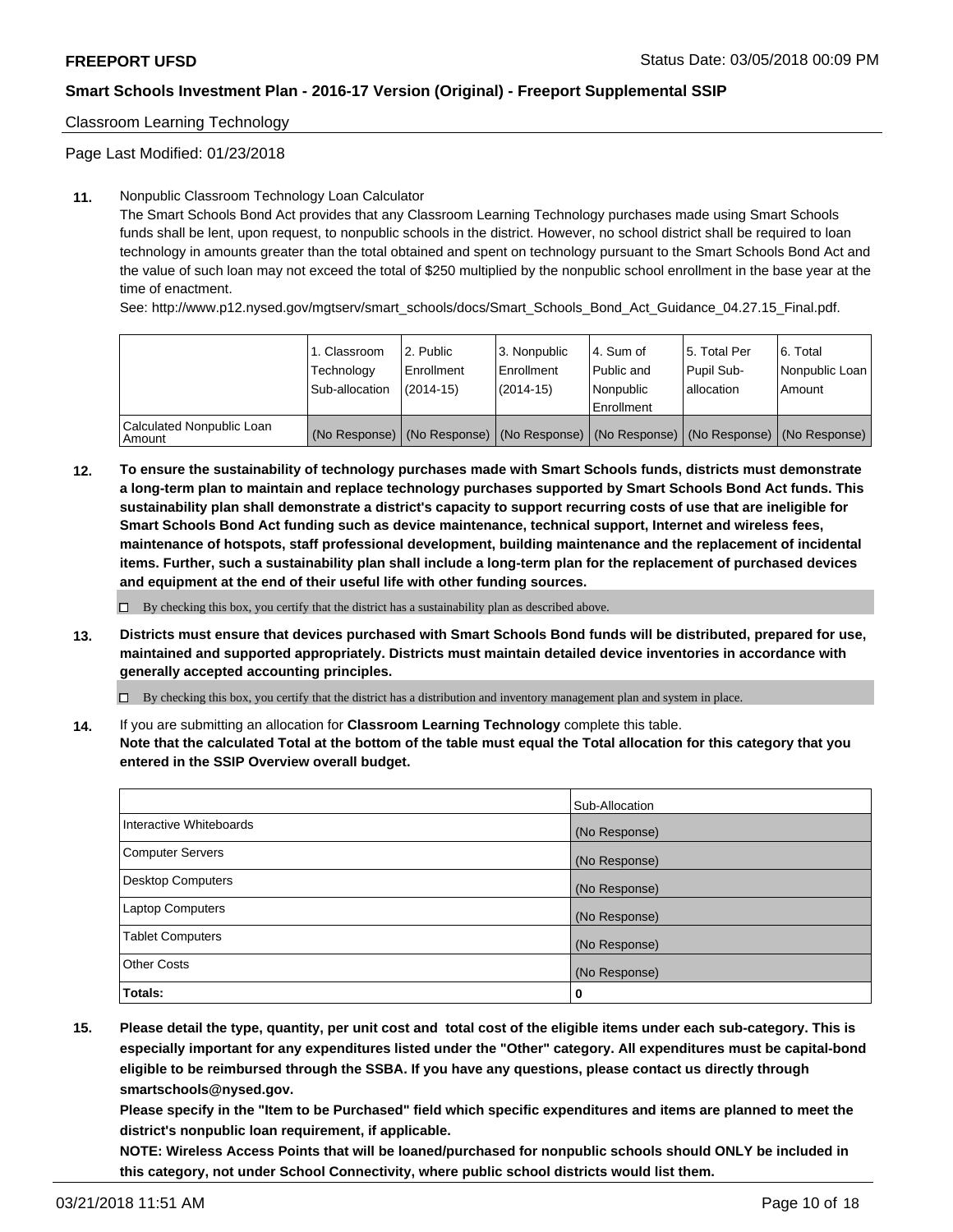# Classroom Learning Technology

## Page Last Modified: 01/23/2018

| (No Response)                    | (No Response)          | (No Response) | (No Response) | (No Response) |
|----------------------------------|------------------------|---------------|---------------|---------------|
| each type.                       |                        |               |               |               |
| Repeat to add another item under |                        |               |               |               |
| type.                            |                        |               |               |               |
| Select the allowable expenditure | I Item to be Purchased | Quantity      | Cost per Item | Total Cost    |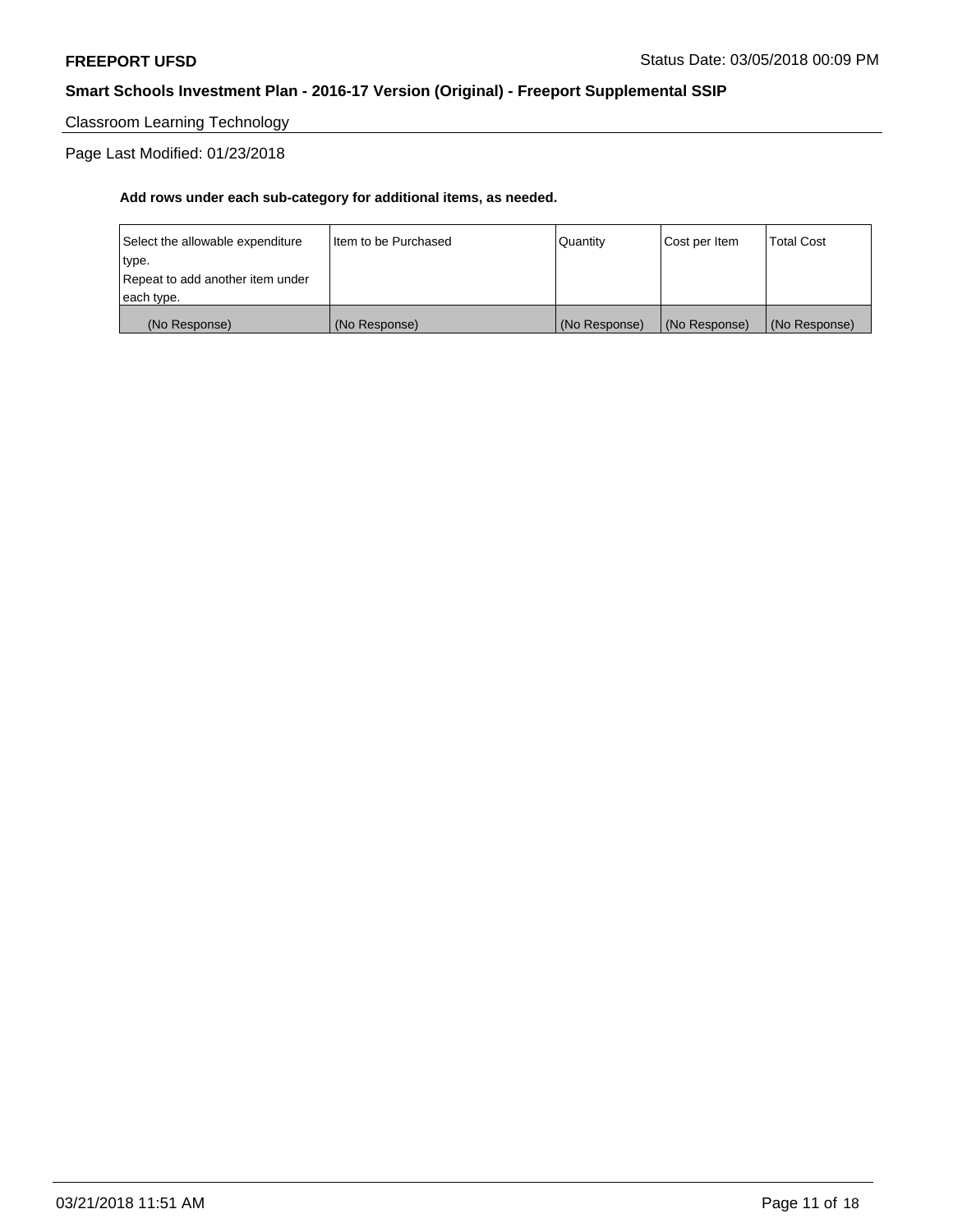### Pre-Kindergarten Classrooms

Page Last Modified: 01/23/2018

**1. Provide information regarding how and where the district is currently serving pre-kindergarten students and justify the need for additional space with enrollment projections over 3 years.**

(No Response)

- **2. Describe the district's plan to construct, enhance or modernize education facilities to accommodate prekindergarten programs. Such plans must include:**
	- **Specific descriptions of what the district intends to do to each space;**
	- **An affirmation that pre-kindergarten classrooms will contain a minimum of 900 square feet per classroom;**
	- **The number of classrooms involved;**
	- **The approximate construction costs per classroom; and**
	- **Confirmation that the space is district-owned or has a long-term lease that exceeds the probable useful life of the improvements.**

(No Response)

**3. Smart Schools Bond Act funds may only be used for capital construction costs. Describe the type and amount of additional funds that will be required to support ineligible ongoing costs (e.g. instruction, supplies) associated with any additional pre-kindergarten classrooms that the district plans to add.**

(No Response)

**4. All plans and specifications for the erection, repair, enlargement or remodeling of school buildings in any public school district in the State must be reviewed and approved by the Commissioner. Districts that plan capital projects using their Smart Schools Bond Act funds will undergo a Preliminary Review Process by the Office of Facilities Planning.**

**Please indicate on a separate row each project number given to you by the Office of Facilities Planning.**

| <b>Project Number</b> |  |
|-----------------------|--|
| (No Response)         |  |

**5.** If you have made an allocation for **Pre-Kindergarten Classrooms,** complete this table.

**Note that the calculated Total at the bottom of the table must equal the Total allocation for this category that you entered in the SSIP Overview overall budget.**

|                                          | Sub-Allocation |
|------------------------------------------|----------------|
| Construct Pre-K Classrooms               | (No Response)  |
| Enhance/Modernize Educational Facilities | (No Response)  |
| Other Costs                              | (No Response)  |
| Totals:                                  | 0              |

**6. Please detail the type, quantity, per unit cost and total cost of the eligible items under each sub-category. This is especially important for any expenditures listed under the "Other" category. All expenditures must be capital-bond eligible to be reimbursed through the SSBA. If you have any questions, please contact us directly through smartschools@nysed.gov.**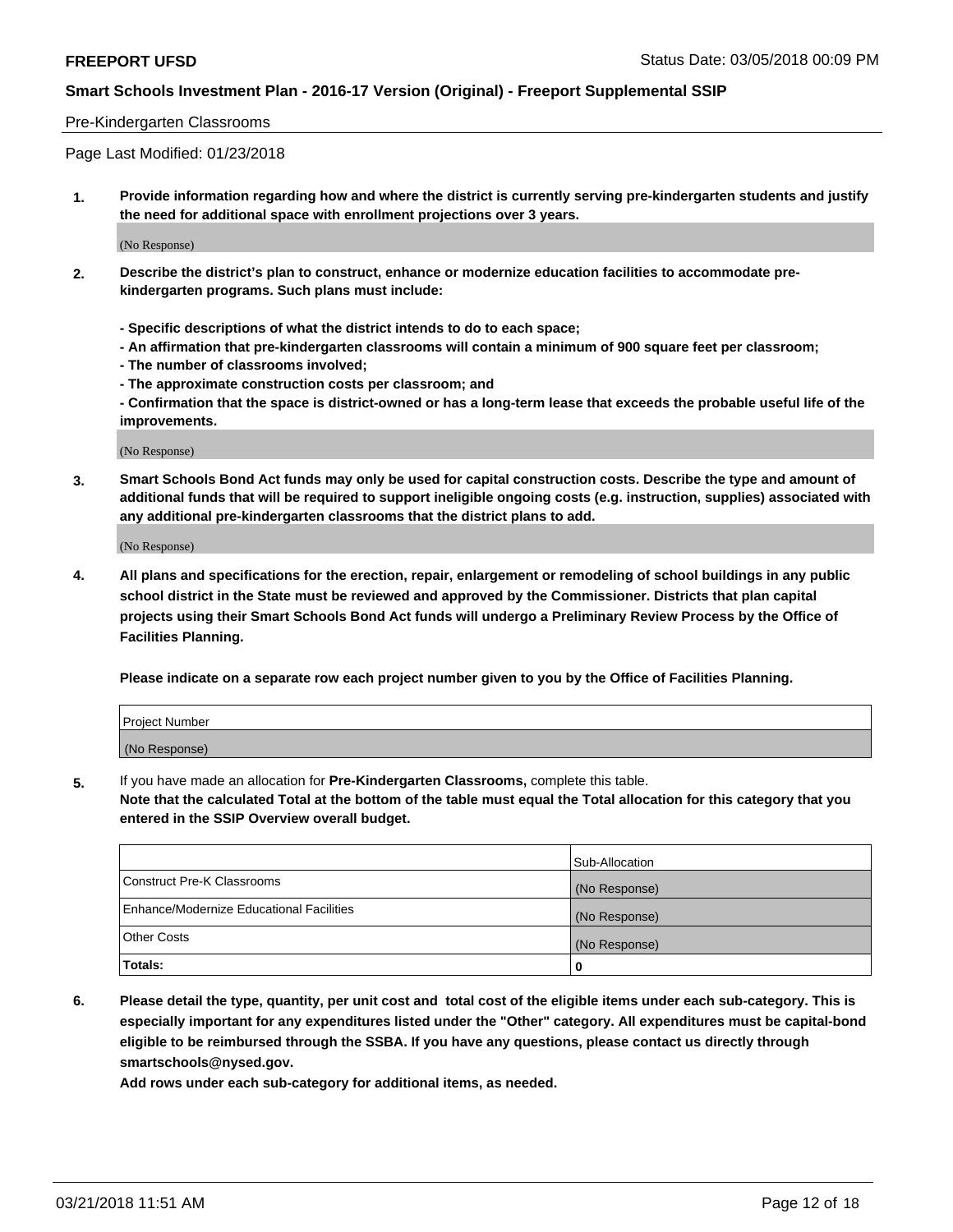# Pre-Kindergarten Classrooms

Page Last Modified: 01/23/2018

| Select the allowable expenditure | Item to be purchased | Quantity      | Cost per Item | <b>Total Cost</b> |
|----------------------------------|----------------------|---------------|---------------|-------------------|
| type.                            |                      |               |               |                   |
| Repeat to add another item under |                      |               |               |                   |
| each type.                       |                      |               |               |                   |
| (No Response)                    | (No Response)        | (No Response) | (No Response) | (No Response)     |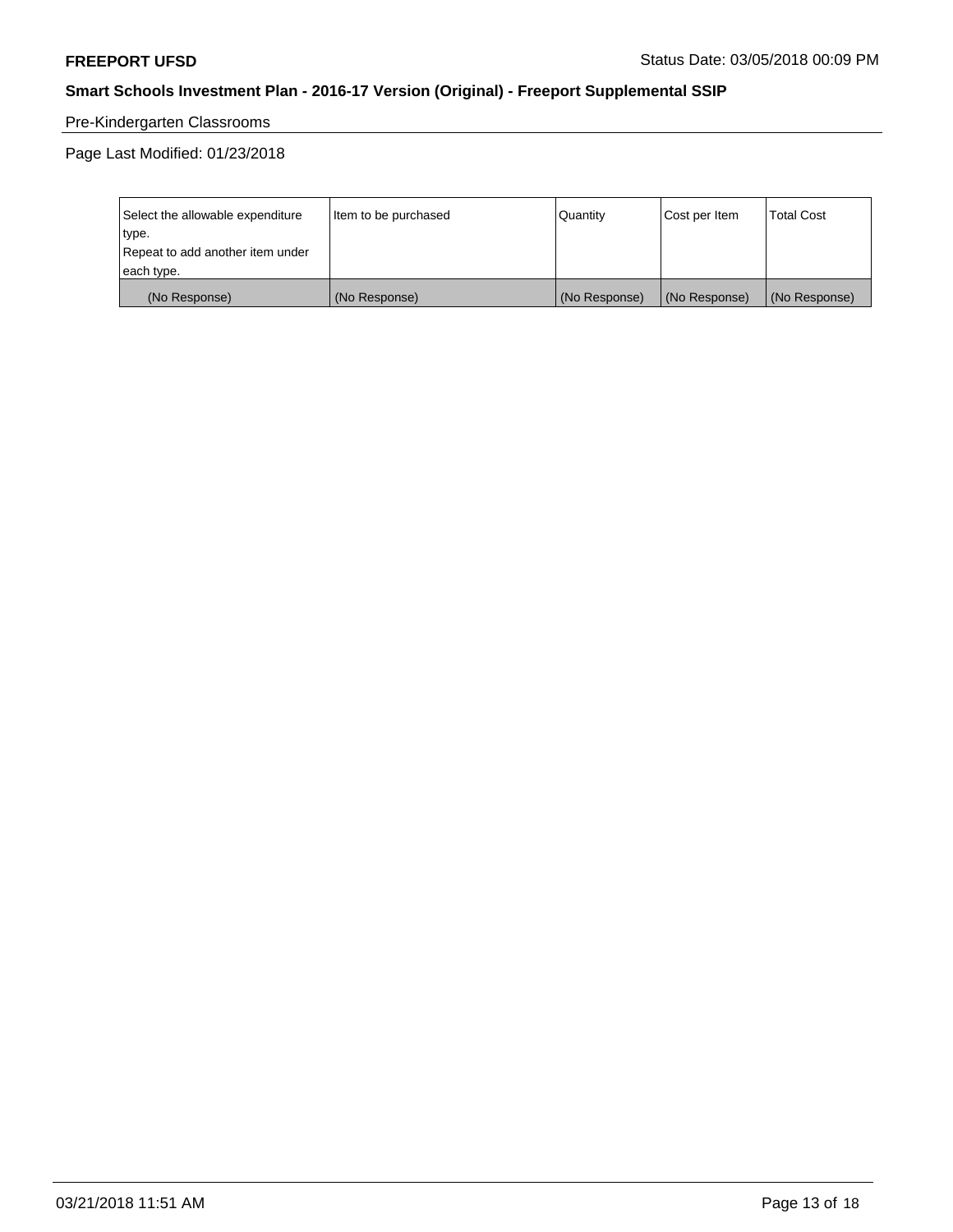#### Replace Transportable Classrooms

Page Last Modified: 03/02/2018

### **1. Describe the district's plan to construct, enhance or modernize education facilities to provide high-quality instructional space by replacing transportable classrooms.**

Currently the District has four portable classrooms located at the Caroline G. Atkinson Intermediate School supporting students in grades 5-6. These portable classrooms are located in the back of the school and are currently supporting some of our grade 5 students. The portables were built to serve the growing student population, which is continuing to increase here at the Freeport Public Schools but are coming to the end of their usable life. Although they provide the necessary space for our students, providing for a permanent solution where the space is designed for optimal learning is what our students deserve. The proposed four classrooms are being designed to create an environment where these classrooms feel, look and run as though they have always been part of the building. These classrooms will be built at the back end of the building, two on the ground level and two on level two and have the latest technology as well as having ADA compliant toilets within the classrooms. Our main goal is to create a permanent space for our students that will allow for optimal learning and be able to support our District in terms of our increasing enrollments but also eliminate the burden of the building costs from Freeport Public School District residents.

**2. All plans and specifications for the erection, repair, enlargement or remodeling of school buildings in any public school district in the State must be reviewed and approved by the Commissioner. Districts that plan capital projects using their Smart Schools Bond Act funds will undergo a Preliminary Review Process by the Office of Facilities Planning.**

**Please indicate on a separate row each project number given to you by the Office of Facilities Planning.**

| <b>Project Number</b> |
|-----------------------|
| 28-02-09-03-0-006-025 |
| (No Response)         |

**3. For large projects that seek to blend Smart Schools Bond Act dollars with other funds, please note that Smart Schools Bond Act funds can be allocated on a pro rata basis depending on the number of new classrooms built that directly replace transportable classroom units.**

**If a district seeks to blend Smart Schools Bond Act dollars with other funds describe below what other funds are being used and what portion of the money will be Smart Schools Bond Act funds.**

The plan is to convert four portable classrooms into four permanent classrooms using Smart Schools Bond Act dollars only.

**4.** If you have made an allocation for **Replace Transportable Classrooms**, complete this table. **Note that the calculated Total at the bottom of the table must equal the Total allocation for this category that you entered in the SSIP Overview overall budget.**

|                                                | Sub-Allocation |
|------------------------------------------------|----------------|
| Construct New Instructional Space              | 2,281,662      |
| Enhance/Modernize Existing Instructional Space | . 0            |
| <b>Other Costs</b>                             | 318,338        |
| Totals:                                        | 2,600,000      |

**5. Please detail the type, quantity, per unit cost and total cost of the eligible items under each sub-category. This is especially important for any expenditures listed under the "Other" category. All expenditures must be capital-bond eligible to be reimbursed through the SSBA. If you have any questions, please contact us directly through smartschools@nysed.gov.**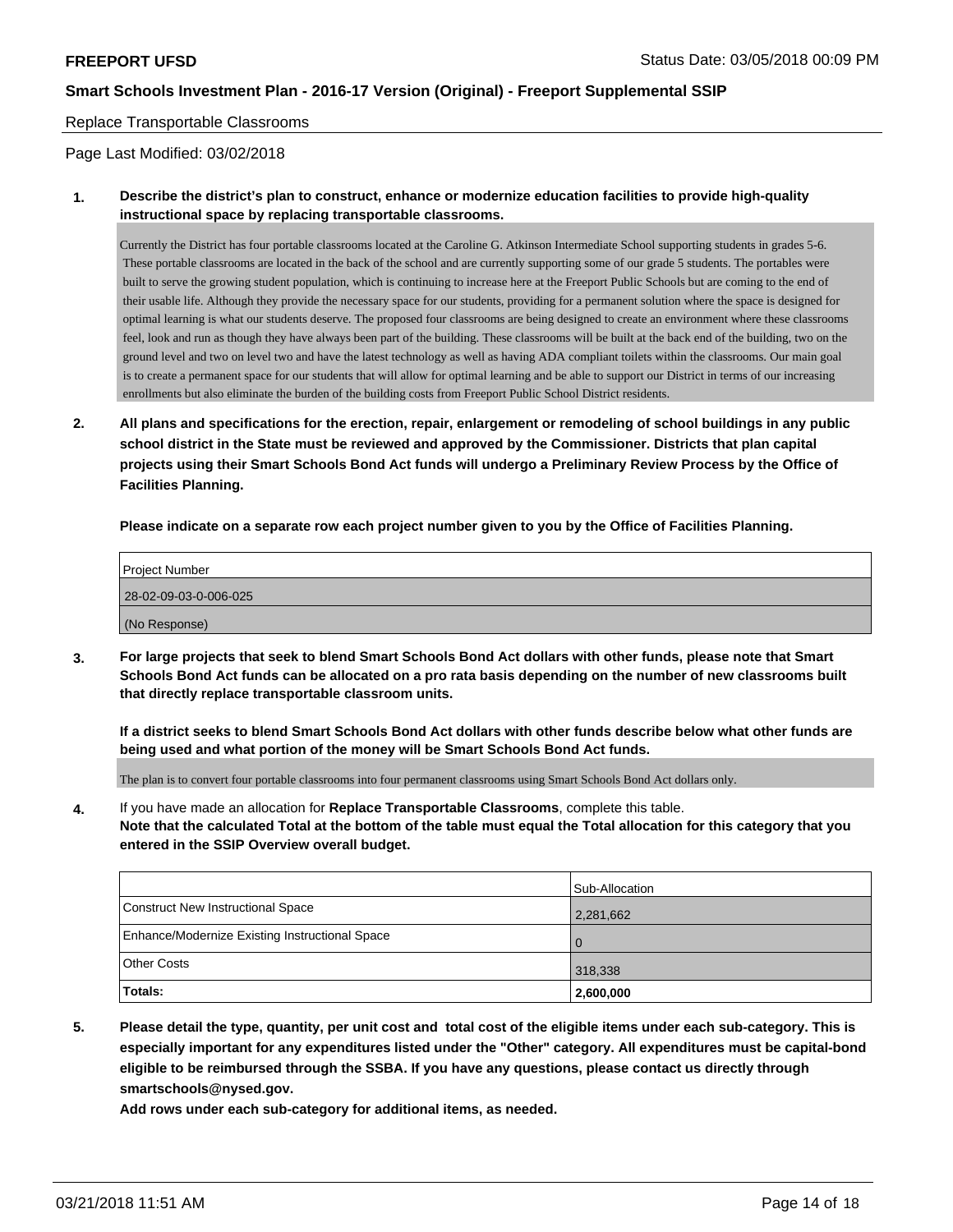# Replace Transportable Classrooms

Page Last Modified: 03/02/2018

| Select the allowable expenditure<br>type.<br>Repeat to add another item under<br>each type. | Item to be purchased                                                                                                                                                                                                     | Quantity     | Cost per Item | <b>Total Cost</b> |
|---------------------------------------------------------------------------------------------|--------------------------------------------------------------------------------------------------------------------------------------------------------------------------------------------------------------------------|--------------|---------------|-------------------|
| <b>Construct New Instructional</b><br>Space                                                 | Demolition - Existing Portables                                                                                                                                                                                          | 1            | 61,650        | 61,650            |
| <b>Construct New Instructional</b><br>Space                                                 | Demolition - Asbestos/Lead Abatement  <br>Allowance                                                                                                                                                                      | $\mathbf{1}$ | 15,000        | 15,000            |
| <b>Construct New Instructional</b><br>Space                                                 | Site work: Clean<br>Fill/Installation/Compaction                                                                                                                                                                         | 1            | 10,000        | 10,000            |
| <b>Construct New Instructional</b><br>Space                                                 | Site work: Remove Existing Door and<br>block up opening                                                                                                                                                                  | 1            | 2,500         | 2,500             |
| <b>Construct New Instructional</b><br>Space                                                 | Site work: Asphalt Paving                                                                                                                                                                                                | 1            | 11,156        | 11,156            |
| <b>Construct New Instructional</b><br>Space                                                 | <b>Building Addition: Gen Construction</b><br>Excavation                                                                                                                                                                 | $\mathbf{1}$ | 75,000        | 75,000            |
| <b>Construct New Instructional</b><br>Space                                                 | Additions: Renovations to the existing<br>building that are necessary to<br>incorporate the new addition including<br>finishing the hallway, modifications to<br>the smoke doors on the stairs, and wall<br>transitions. | $\mathbf{1}$ | 75,000        | 75,000            |
| <b>Construct New Instructional</b><br>Space                                                 | Additions: Repair Wall and Exterior<br>Cladding of where the Portables<br>connected to building                                                                                                                          | 1            | 20,000        | 20,000            |
| <b>Construct New Instructional</b><br>Space                                                 | <b>Additions: Toilets</b>                                                                                                                                                                                                | 1            | 50,000        | 50,000            |
| <b>Other Costs</b>                                                                          | Contingency (+3.7%)                                                                                                                                                                                                      | 1            | 95,894        | 95,894            |
| <b>Construct New Instructional</b><br>Space                                                 | <b>Buidling Additon: HVAC Construction</b>                                                                                                                                                                               | 1            | 311,000       | 311,000           |
| <b>Construct New Instructional</b><br>Space                                                 | <b>Building Addition: Electrical</b><br>Construction                                                                                                                                                                     | 1            | 260,000       | 260,000           |
| <b>Construct New Instructional</b><br>Space                                                 | <b>Building Addition: Plumbing</b><br>Construction                                                                                                                                                                       | 1            | 180,000       | 180,000           |
| <b>Construct New Instructional</b><br>Space                                                 | <b>Building Addition: Gen Construction</b><br>Clearing                                                                                                                                                                   | $\mathbf{1}$ | 65,000        | 65,000            |
| <b>Construct New Instructional</b><br>Space                                                 | <b>Building Addition: Gen Construction</b><br><b>Abatement &amp; Air Monitoring</b>                                                                                                                                      | 1            | 115,000       | 115,000           |
| <b>Construct New Instructional</b><br>Space                                                 | <b>Building Addition: Gen Construction</b><br>Concrete - Cast-in-place                                                                                                                                                   | 115          | 950           | 109,250           |
| <b>Construct New Instructional</b><br>Space                                                 | <b>Building Addition: Gen Construction</b><br><b>Structural Steel &amp; Reinforcing</b>                                                                                                                                  | 1            | 105,000       | 105,000           |
| <b>Construct New Instructional</b>                                                          | <b>Building Addition: Gen Construction</b>                                                                                                                                                                               | 2000         | 35            | 70,000            |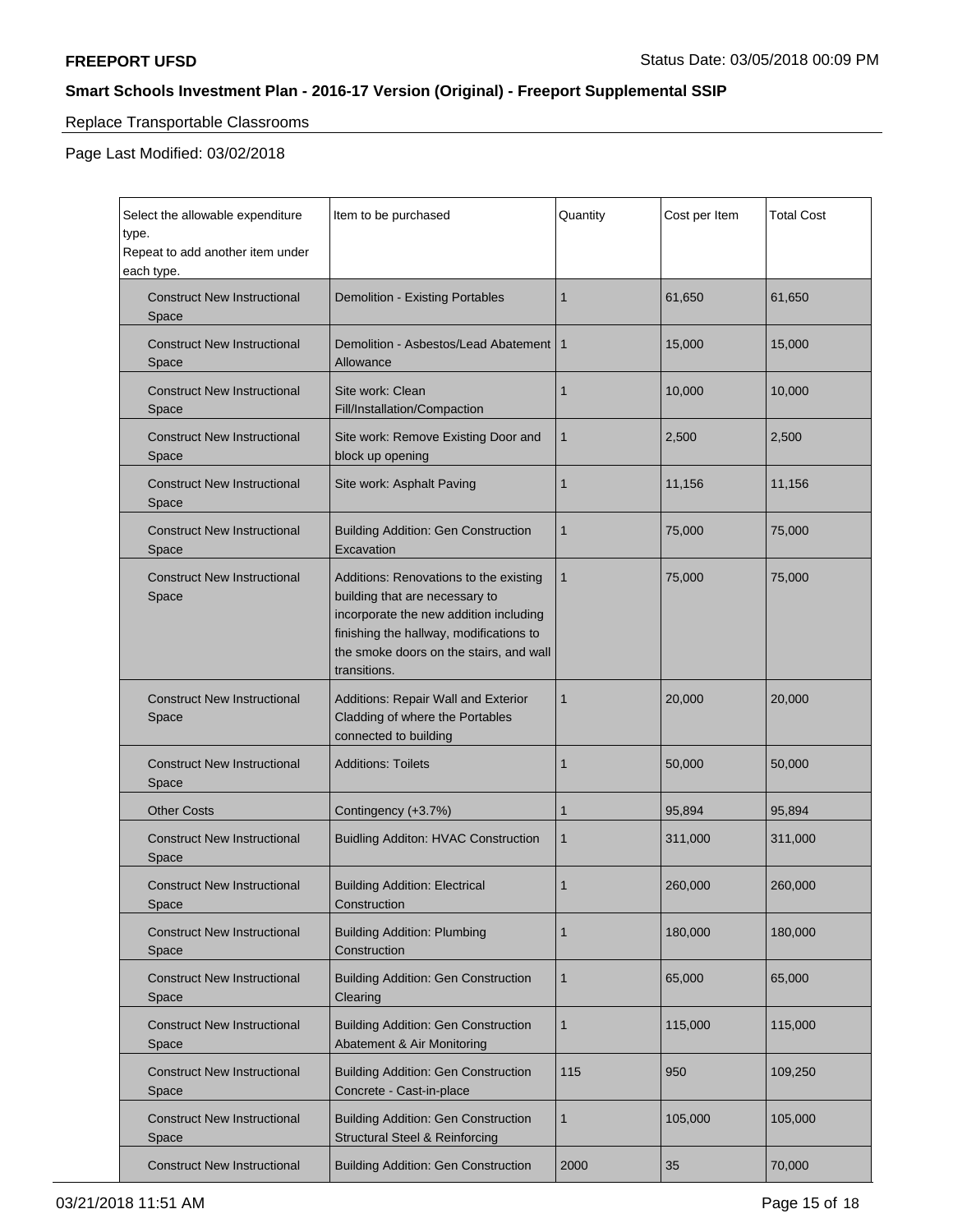# Replace Transportable Classrooms

## Page Last Modified: 03/02/2018

| Select the allowable expenditure<br>type.<br>Repeat to add another item under<br>each type. | Item to be purchased                                                          | Quantity     | Cost per Item | <b>Total Cost</b> |
|---------------------------------------------------------------------------------------------|-------------------------------------------------------------------------------|--------------|---------------|-------------------|
| Space                                                                                       | <b>Roof Structure</b>                                                         |              |               |                   |
| <b>Construct New Instructional</b><br>Space                                                 | <b>Building Addition: Gen Construction</b><br>Roofing                         | 2000         | 25            | 50,000            |
| <b>Construct New Instructional</b><br>Space                                                 | <b>Building Addition: Gen Construction</b><br><b>Exterior Walls</b>           | 4050         | 55            | 222,750           |
| <b>Construct New Instructional</b><br>Space                                                 | <b>Building Addition: Gen Construction</b><br><b>Interior Walls</b>           | 3300         | 38            | 125,400           |
| <b>Construct New Instructional</b><br>Space                                                 | <b>Building Addition: Gen Construction</b><br><b>Exterior Doors</b>           | $\mathbf{1}$ | 8,500         | 8,500             |
| <b>Construct New Instructional</b><br>Space                                                 | <b>Building Addition: Gen Construction</b><br><b>Windows</b>                  | 210          | 150           | 31,500            |
| <b>Construct New Instructional</b><br>Space                                                 | <b>Building Addition: Gen Construction</b><br><b>Interior Doors</b>           | 14           | 3,500         | 49,000            |
| <b>Construct New Instructional</b><br>Space                                                 | <b>Building Addition: Gen Construction</b><br>Ceilings                        | 2400         | 12            | 28,800            |
| <b>Construct New Instructional</b><br>Space                                                 | <b>Building Addition: Gen Construction</b><br>Flooring                        | 2400         | 10            | 24,000            |
| <b>Construct New Instructional</b><br>Space                                                 | <b>Building Addition: Gen Construction</b><br>Interior Toilets (Entire Scope) | $\mathbf{1}$ | 160,000       | 160,000           |
| <b>Construct New Instructional</b><br>Space                                                 | <b>Building Addition: Gen Construction</b><br><b>Misc Carpentry</b>           | $\mathbf{1}$ | 19,490        | 19,490            |
| <b>Construct New Instructional</b><br>Space                                                 | <b>Building Addition: Gen Construction</b><br><b>Interior Sills</b>           | $\mathbf{1}$ | 3,566         | 3,566             |
| <b>Construct New Instructional</b><br>Space                                                 | <b>Building Addition: Gen Construction</b><br>Painting                        | 4320         | 5             | 21,600            |
| <b>Construct New Instructional</b><br>Space                                                 | <b>Building Addition: Gen Construction</b><br><b>Threshold</b>                | $\mathbf{1}$ | 1,500         | 1,500             |
| <b>Other Costs</b>                                                                          | <b>Project Incidentals</b>                                                    | 1            | 222,444       | 222,444           |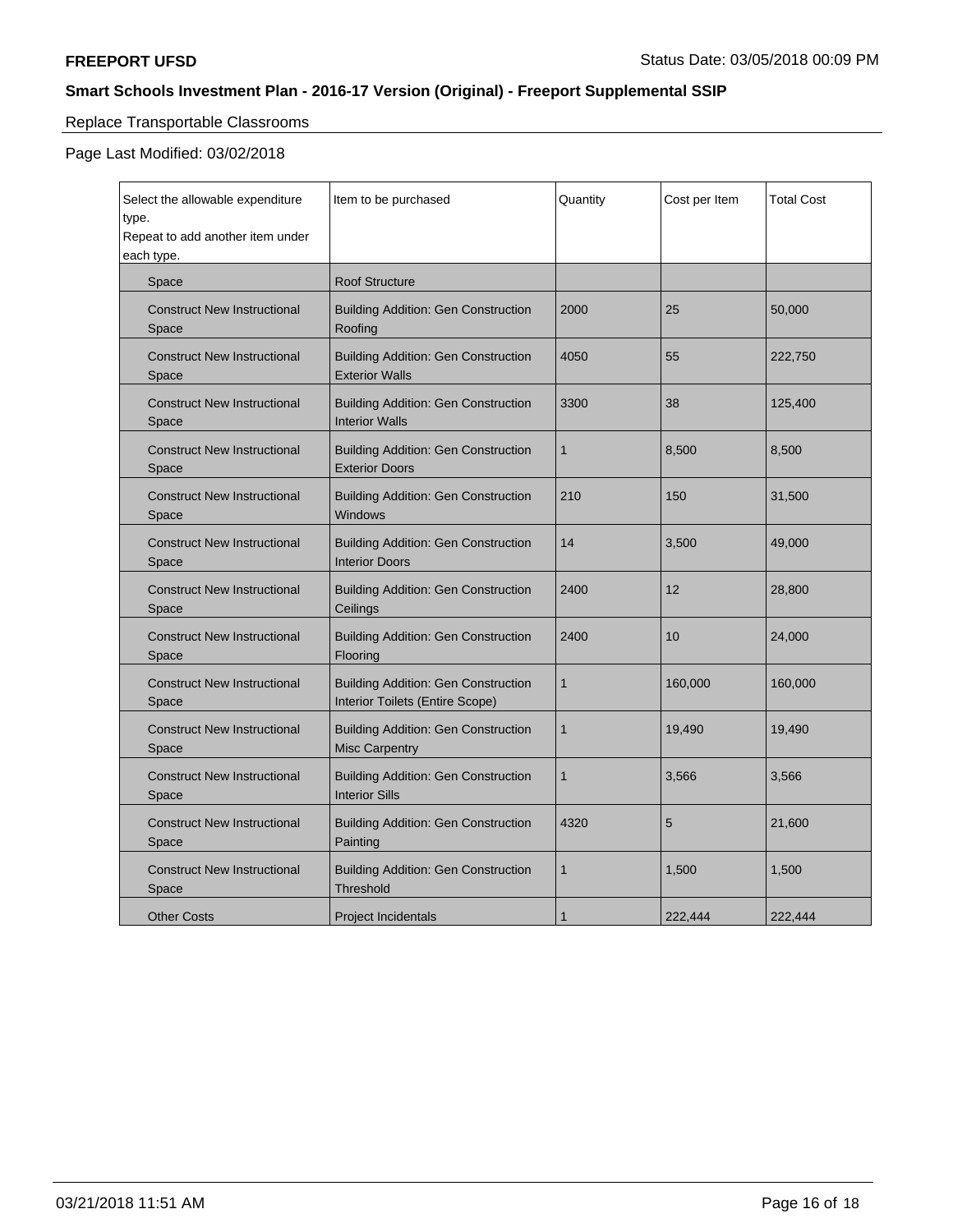### High-Tech Security Features

Page Last Modified: 03/01/2018

**1. Describe how you intend to use Smart Schools Bond Act funds to install high-tech security features in school buildings and on school campuses.**

(No Response)

**2. All plans and specifications for the erection, repair, enlargement or remodeling of school buildings in any public school district in the State must be reviewed and approved by the Commissioner. Districts that plan capital projects using their Smart Schools Bond Act funds will undergo a Preliminary Review Process by the Office of Facilities Planning.** 

**Please indicate on a separate row each project number given to you by the Office of Facilities Planning.**

| <b>Project Number</b> |  |  |
|-----------------------|--|--|
|                       |  |  |
| (No Response)         |  |  |

- **3. Was your project deemed eligible for streamlined Review?**
	- Yes  $\square$  No
- **4. Include the name and license number of the architect or engineer of record.**

| l Name        | License Number |
|---------------|----------------|
| (No Response) | (No Response)  |

**5.** If you have made an allocation for **High-Tech Security Features**, complete this table. **Note that the calculated Total at the bottom of the table must equal the Total allocation for this category that you entered in the SSIP Overview overall budget.**

|                                                      | Sub-Allocation |
|------------------------------------------------------|----------------|
| Capital-Intensive Security Project (Standard Review) | (No Response)  |
| <b>Electronic Security System</b>                    | (No Response)  |
| <b>Entry Control System</b>                          | (No Response)  |
| Approved Door Hardening Project                      | (No Response)  |
| <b>Other Costs</b>                                   | (No Response)  |
| Totals:                                              | 0              |

**6. Please detail the type, quantity, per unit cost and total cost of the eligible items under each sub-category. This is especially important for any expenditures listed under the "Other" category. All expenditures must be capital-bond eligible to be reimbursed through the SSBA. If you have any questions, please contact us directly through smartschools@nysed.gov.**

| Select the allowable expenditure | Item to be purchased | Quantity      | Cost per Item | <b>Total Cost</b> |
|----------------------------------|----------------------|---------------|---------------|-------------------|
| type.                            |                      |               |               |                   |
| Repeat to add another item under |                      |               |               |                   |
| each type.                       |                      |               |               |                   |
| (No Response)                    | (No Response)        | (No Response) | (No Response) | (No Response)     |